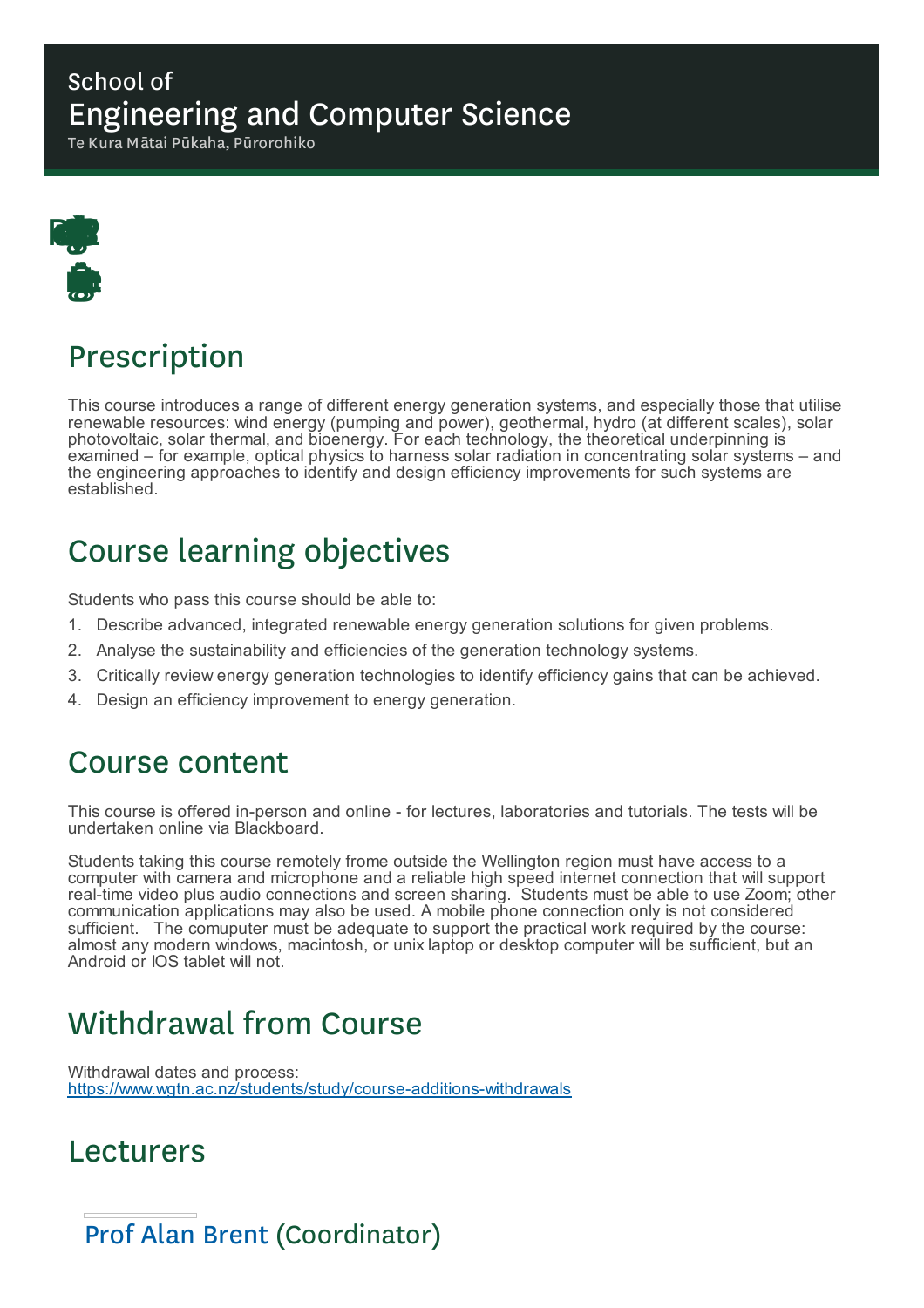#### alan.brent@vuw.ac.nz 04 463 5960

AM 413 Alan Macdiarmid Building, Gate 7, Kelburn Parade, Kelburn

#### Dr Jim Hinkley

jim.hinkley@vuw.ac.nz 04 463 5515

AM 227 Alan Macdiarmid Building, Gate 7, Kelburn Parade, Kelburn

## Teaching Format

Weekly lectures, tutorials, laboratory sessions, and individual assignments. Practical work will involve the analysis of different generation systems. Project work will entail the technical design and demonstration of efficiency improvements.

## Student feedback

Student feedback on University courses may be found at: www.cad.vuw.ac.nz/feedback/feedback\_display.php

## Dates (trimester, teaching & break dates)

- Teaching: 28 February 2022 03 June 2022 ×
- Break: 11 April 2022 24 April 2022
- Study period: 06 June 2022 09 June 2022
- Exam period: 10 June 2022 25 June 2022

### Class Times and Room Numbers

#### **28 February 2022 - 10 April 2022**

- **Tuesday** 10:00 10:50 407, Alan MacDiarmid Building, Kelburn
- **Wednesday** 10:00 10:50 407, Alan MacDiarmid Building, Kelburn
- **Friday** 10:00 10:50 407, Alan MacDiarmid Building, Kelburn  $\blacksquare$
- **25 April 2022 - 05 June 2022**
- **Tuesday** 10:00 10:50 407, Alan MacDiarmid Building, Kelburn
- **Wednesday** 10:00 10:50 407, Alan MacDiarmid Building, Kelburn É
- **Friday** 10:00 10:50 407, Alan MacDiarmid Building, Kelburn

## Other Classes

Additional resources, to support lectures, will be provided on Blackboard.

## Set Texts and Recommended Readings

#### Required

There are no required texts for this offering.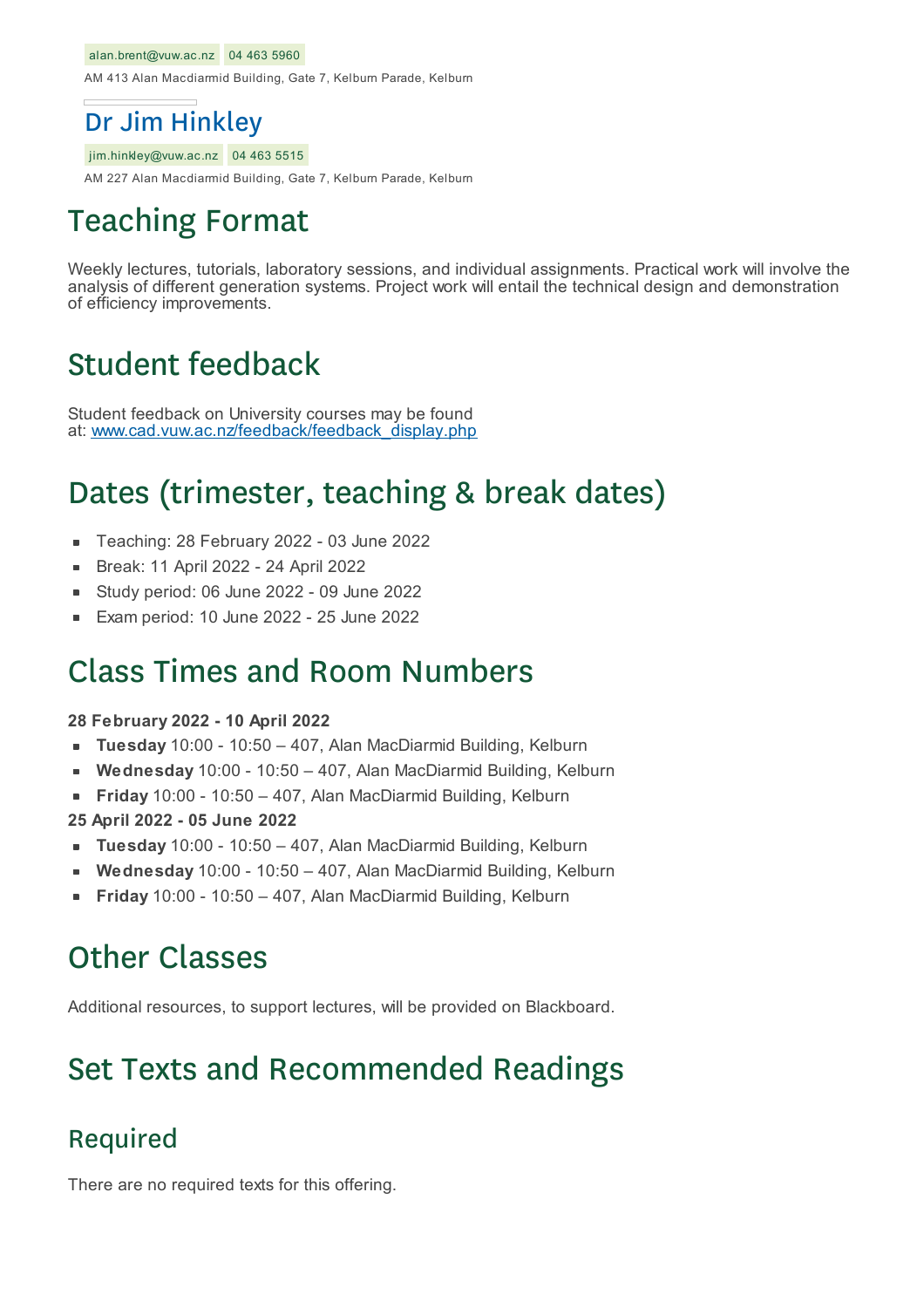## Mandatory Course Requirements

In addition to achieving an overall pass mark of at least 50%, students must:

Achieve a grade of at least 40% for the tests and assignments.

*If you believe that exceptional circumstances may prevent you from meeting the mandatory course requirements, contact the Course Coordinator for advice as soon as possible.*

## Assessment

The assessments will involve laboratories and tutorials, two individual assignments and two online tests.

| <b>Assessment Item</b>                                                      | Due Date or<br><b>Test Date</b> | CLO(s)        | Percentage |
|-----------------------------------------------------------------------------|---------------------------------|---------------|------------|
| Efficiency analysis assignment with a 1000-word<br>report (20 hours total)  | TBC                             | CLO:<br>1,2   | 25%        |
| Laboratory/tutorial exercises with one-page reports<br>$(12 \text{ hours})$ | <b>TBC</b>                      | CLO: 3        | 10%        |
| Design assignment with a 1000-word report (20<br>hours)                     | <b>TBC</b>                      | CLO:<br>3,4   | 25%        |
| Two tests (2 hours each)                                                    | <b>TBC</b>                      | CLO:<br>1,2,3 | 40%        |

### Penalties

Late submissions will be subject to a penalty of 10% per day for 4 days. No work will be accepted after this unless previously arranged with the Course Coordinator.

#### Extensions

Individual extensions will only be granted in exceptional personal circumstances, and requests should be made to the Course Coordinator before the assessment deadline whenever possible. Documentation (e.g. a medical certificate) may be required.

### Submission & Return

Assignments are to be submitted via Blackboard, where feedback will be provided.

## **Workload**

The student workload for this course is 150 hours.

# Teaching Plan

The teaching plan will be made available on commencement of the course via Blackboard.